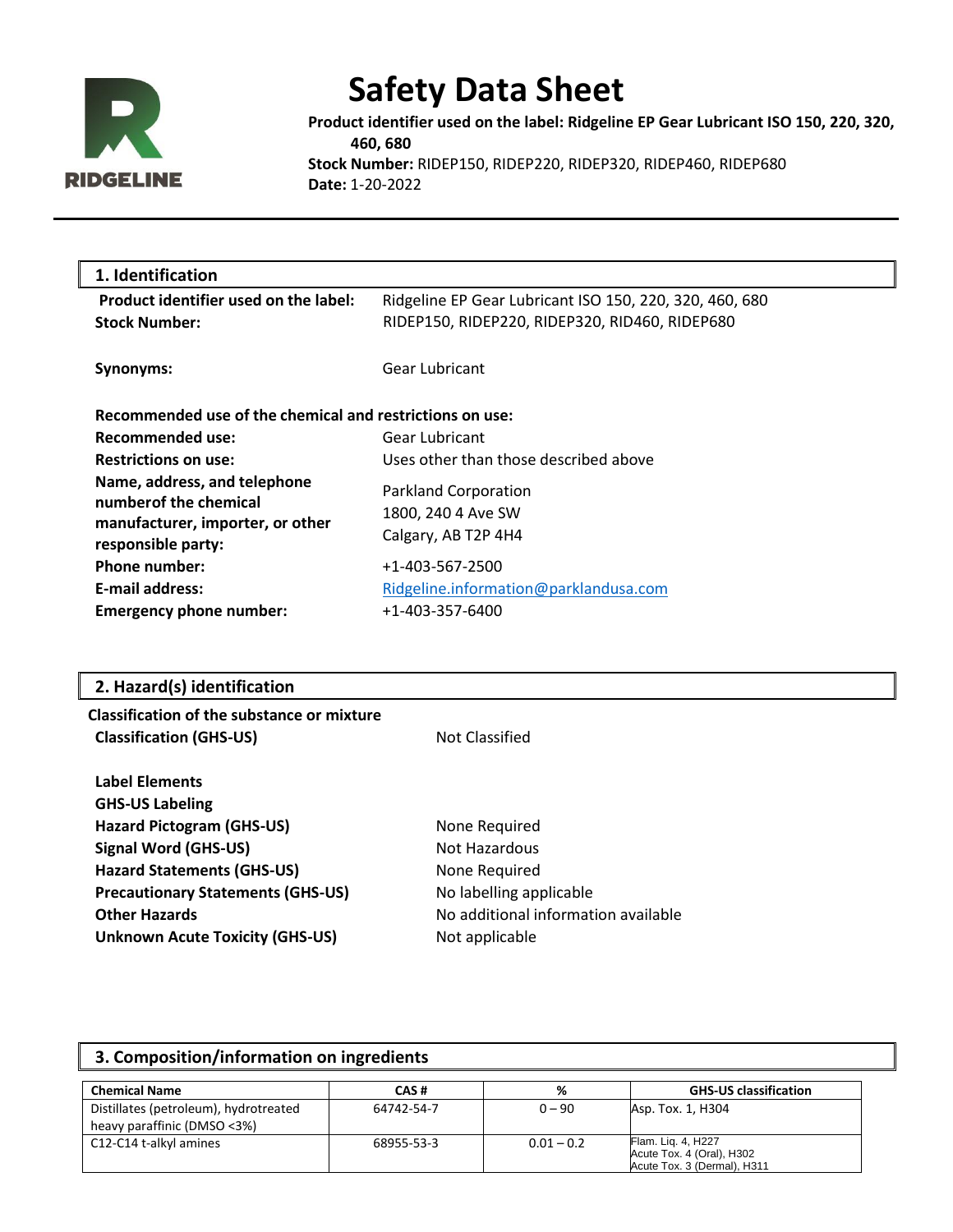**Product identifier used on the label: Ridgeline EP Gear Lubricant ISO 150, 220, 320, 460, 680 Stock Number:** RIDEP150, RIDEP220, RIDEP320, RIDEP460, RIDEP680 **Date:** 1-20-2022

| Acute Tox. 2 (Inhalation), H330<br>Skin Corr. 1B, H314<br>Eye Dam. 1, H318<br>Skin Sens. 1A, H317<br>Aquatic Acute 1, H400 |
|----------------------------------------------------------------------------------------------------------------------------|
| Aquatic Chronic 1. H410\                                                                                                   |

**One or more hazardous ingredient(s) is claimed as a trade secret under the OSHA Hazard Communication Standard. The hazards of this (these) ingredient(s) are given on this SDS.**

**4. First-aid measures**

| Description of necessary measures, subdivided according to the different routes of exposure, i.e., inhalation, |  |
|----------------------------------------------------------------------------------------------------------------|--|
| skinand eye contact, and ingestion                                                                             |  |

| Inhalation:                                                                                 | Remove to fresh air and keep at rest in a position comfortable for<br>breathing. Obtain medical attention if breathing difficulty persists.                                                                                                                                                 |
|---------------------------------------------------------------------------------------------|---------------------------------------------------------------------------------------------------------------------------------------------------------------------------------------------------------------------------------------------------------------------------------------------|
| Eye Contact:                                                                                | Rinse cautiously with water for at least 15 minutes. Remove contact<br>lenses, if present and easy to do. Continue rinsing. Obtain medical<br>attention.                                                                                                                                    |
| <b>Skin Contact:</b>                                                                        | Remove contaminated clothing. Drench affected area with water or<br>soap and water for at least 15 minutes. Wash<br>contaminated clothing before reuse. Obtain medical attention if<br>irritation develops or persists.                                                                     |
| Ingestion:                                                                                  | Do NOT induce vomiting. Rinse mouth. Immediately call a POISON<br>CENTER or doctor/physician.                                                                                                                                                                                               |
| Most important symptoms/effects,<br>acute and delayed:                                      | No known significant effects or critical hazards. Overexposure may be<br>irritating to the respiratory system. Repeated or prolonged skin contact<br>may cause irritation. Direct contact with the eyes is likely irritating.<br>Ingestion is likely to be harmful or have adverse effects. |
| Indication of immediate medical<br>attention and special treatment<br>needed, if necessary: | If you feel unwell, seek medical advice (show the label where possible).                                                                                                                                                                                                                    |

### **5. Fire-fighting measures**

**Suitable (and unsuitable) extinguishing media:**

| Suitable extinguishing media:   | Foam. Dry powder. Carbon dioxide. Water spray. Sand.                              |
|---------------------------------|-----------------------------------------------------------------------------------|
| Unsuitable extinguishing media: | Do not use a heavy water stream. Use of heavy stream of water may<br>spread fire. |
| <b>Fire Hazard:</b>             | Burning produces irritating, toxic and noxious fumes.                             |
| <b>Reactivity:</b>              | No dangerous reactions known.                                                     |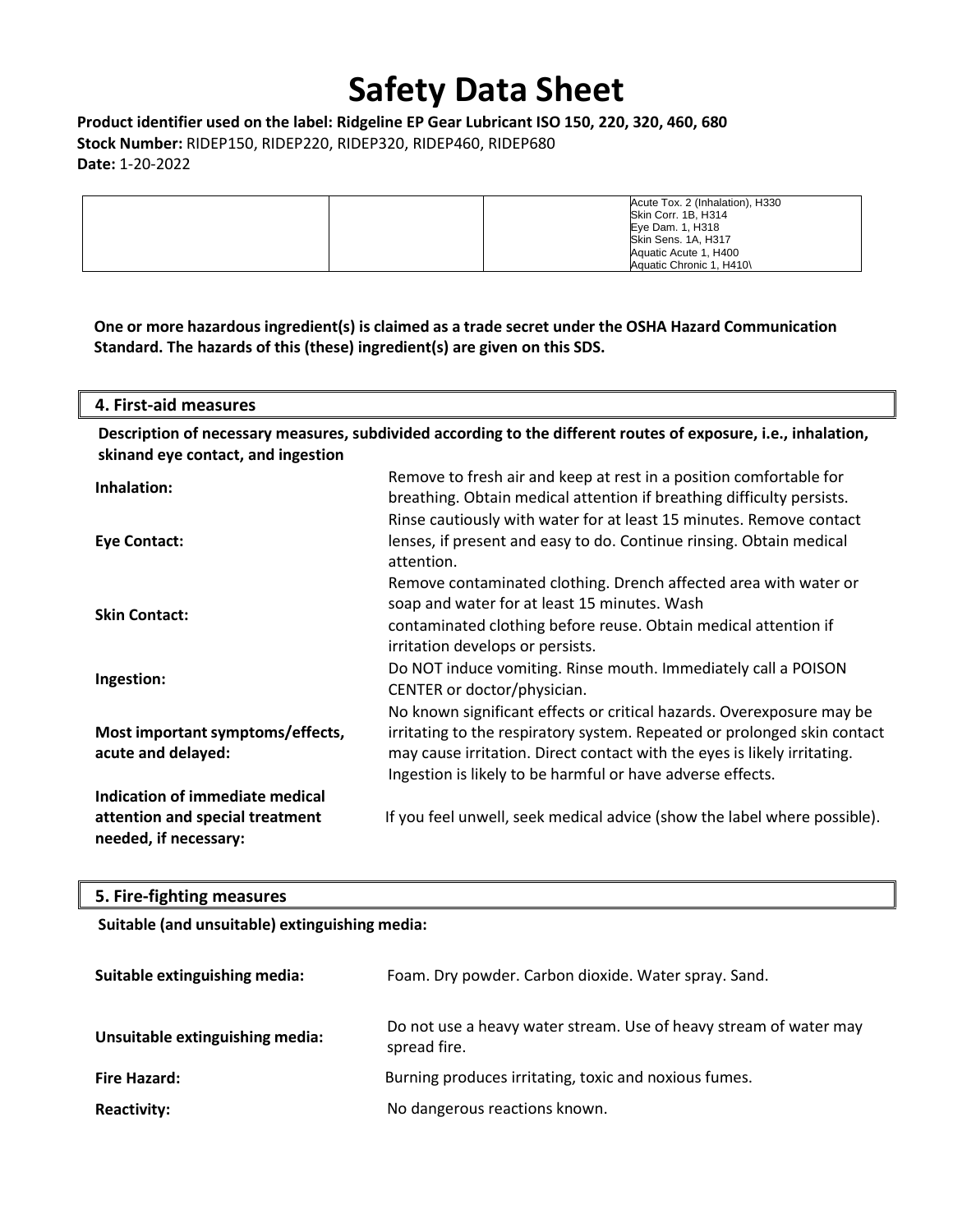**Product identifier used on the label: Ridgeline EP Gear Lubricant ISO 150, 220, 320, 460, 680 Stock Number:** RIDEP150, RIDEP220, RIDEP320, RIDEP460, RIDEP680 **Date:** 1-20-2022

|                                  | Use water spray or fog for cooling exposed containers.                 |
|----------------------------------|------------------------------------------------------------------------|
|                                  | Exercise caution when fighting any chemical fire. Prevent firefighting |
| Special protective equipment and | water from entering the environment. Do not enter fire area without    |
| precautions for fire-fighters:   | proper protective equipment, including respiratory protection.         |

| 6. Accidental release measures                                                    |                                                                                                                                                                                                                                                                                                                                                                                                                                    |
|-----------------------------------------------------------------------------------|------------------------------------------------------------------------------------------------------------------------------------------------------------------------------------------------------------------------------------------------------------------------------------------------------------------------------------------------------------------------------------------------------------------------------------|
| <b>Personal precautions, protective</b><br>equipment and emergency<br>procedures: | Avoid all eye and skin contact and do not breathe vapor and mist. Use<br>personal protective equipment as required. Evacuate unnecessary<br>personnel. Ventilate area.                                                                                                                                                                                                                                                             |
| <b>Methods and materials for</b><br>containmentand cleaning up:                   | Prevent the spread of any spill to minimize harm to human health and<br>the environment if safe to do so. Wear complete and proper personal<br>protective equipment following the recommendation of Section 8 at a<br>minimum. Dike with suitable absorbent material like granulated clay.<br>Dispose of according to Federal, State, Local, or Provincial regulations.<br>Used fluid should be disposed of at a recycling center. |

| 7. Handling and Storage                                      |                                                                                                                                                                                                                                                                                                                                                                                                                                                                                       |  |
|--------------------------------------------------------------|---------------------------------------------------------------------------------------------------------------------------------------------------------------------------------------------------------------------------------------------------------------------------------------------------------------------------------------------------------------------------------------------------------------------------------------------------------------------------------------|--|
| <b>Precautions for safe handling:</b>                        | Any proposed use of this product in elevated-temperature processes<br>should be thoroughly evaluated to assure that safe operating conditions<br>are established and maintained. Practice good housekeeping - spillage<br>can be slippery on smooth surface either wet or dry. Wash hands and<br>other exposed areas with mild soap and water before eating, drinking or<br>smoking and when leaving work. Provide good ventilation in process<br>area to prevent formation of vapor. |  |
| Conditions for safe storage, includingany incompatibilities: |                                                                                                                                                                                                                                                                                                                                                                                                                                                                                       |  |
| Safe storage conditions:                                     | Keep only in the original container in a cool, well ventilated place away<br>from: direct sunlight, heat sources, hot surfaces, open flames, sparks.<br>Keep container closed when not in use. Do not store near food,<br>foodstuffs, drugs or potable water supplies. Do not cut, drill, weld, use a<br>blowtorch on, etc. containers even when empty.                                                                                                                               |  |
| <b>Materials to Avoid/Chemical</b><br>Incompatibility:       | Keep away from strong acids, strong bases and oxidizing agents.<br>Sources of ignition.                                                                                                                                                                                                                                                                                                                                                                                               |  |

#### **8. Exposure controls/personal protection**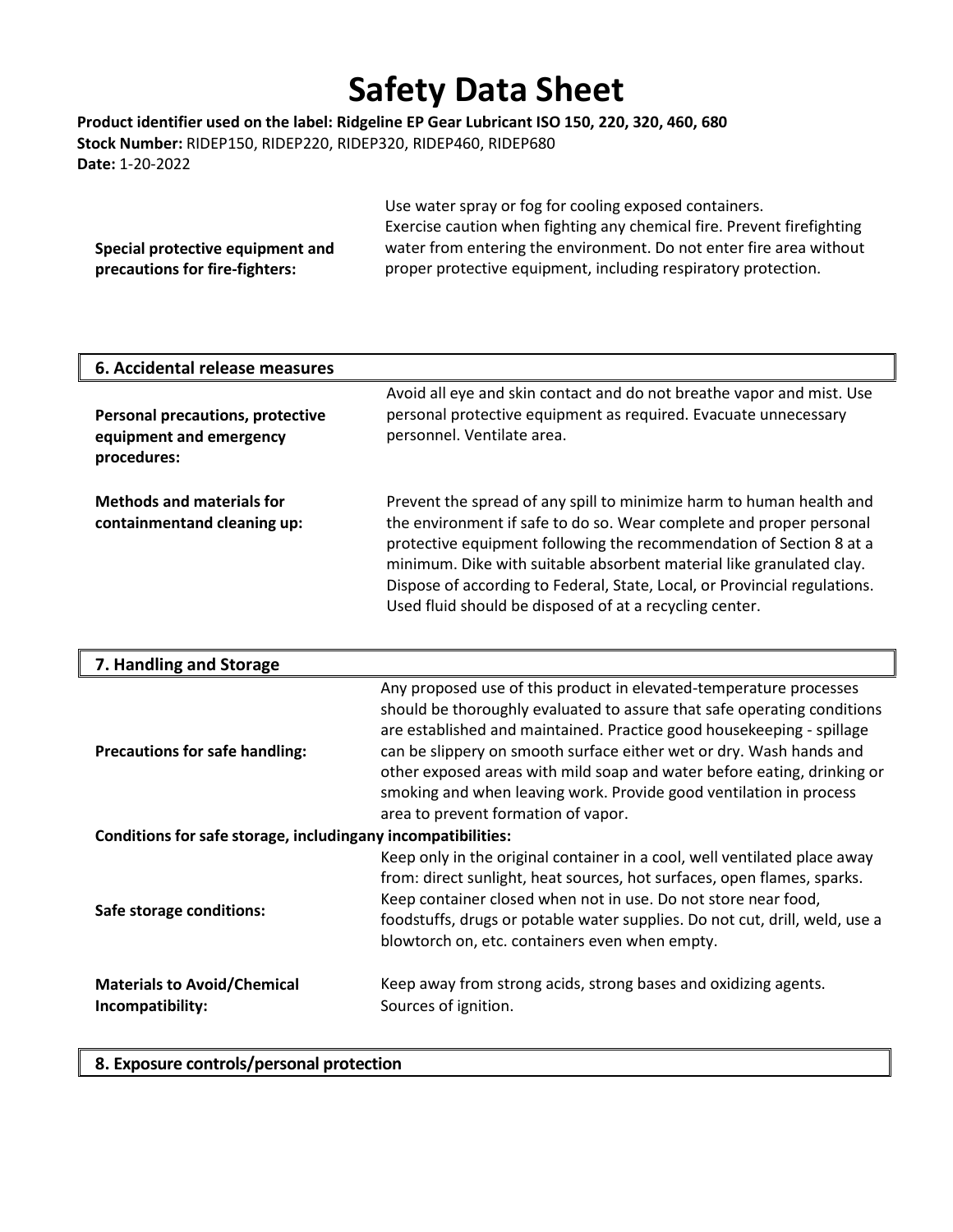**Product identifier used on the label: Ridgeline EP Gear Lubricant ISO 150, 220, 320, 460, 680 Stock Number:** RIDEP150, RIDEP220, RIDEP320, RIDEP460, RIDEP680 **Date:** 1-20-2022

| Distillates (petroleum), hydrotreated heavy paraffinic (DMSO < 3%) (64742-54-7) |                          |                      |
|---------------------------------------------------------------------------------|--------------------------|----------------------|
| <b>ACGIH</b>                                                                    | ACGIH TWA $(mg/m3)$      | 5 mg/m <sup>3</sup>  |
| ACGIH                                                                           | ACGIH STEL $(mg/m3)$     | 10 mg/m <sup>3</sup> |
| <b>OSHA</b>                                                                     | OSHA PEL (TWA) $(mg/m3)$ | 5 mg/m <sup>3</sup>  |
| C12-C14 t-alkyl amines (68966-53-3)                                             |                          |                      |
| Not applicable                                                                  |                          |                      |

| <b>Appropriate engineering</b><br>controls:                            | Ensure adequate ventilation, especially in confined areas. Emergency<br>eye wash fountains and safety showers should be available in the<br>immediate vicinity of any potential exposure. Ensure all national/local<br>regulations are observed.        |
|------------------------------------------------------------------------|---------------------------------------------------------------------------------------------------------------------------------------------------------------------------------------------------------------------------------------------------------|
| Individual protection measures, such as personal protective equipment: |                                                                                                                                                                                                                                                         |
| <b>Respiratory Protection:</b>                                         | Use a NIOSH-approved respirator or self-contained breathing apparatus<br>whenever exposure may exceed established Occupational Exposure<br>Limits.                                                                                                      |
| <b>Respirator Type(s):</b>                                             | None required where adequate ventilation is provided. If airborne<br>concentrations are above the applicable exposure limits, use<br>NIOSH/MSHA approved respiratory protection.                                                                        |
| Eye protection:                                                        | Wear safety glasses when handling this product if there is a<br>likelihood ofcontact with eyes.                                                                                                                                                         |
| <b>Skin protection:</b>                                                | Wear suitable protective clothing. Where use can result in skin<br>contact, practice good personal hygiene andwear impervious gloves.<br>Wash hands and other exposed areas with mild soap and water<br>before eating, drinking, and when leaving work. |
| Gloves:                                                                | Neoprene, Nitrile                                                                                                                                                                                                                                       |

| 9. Physical and chemical properties        |                   |
|--------------------------------------------|-------------------|
| <b>Physical state:</b>                     | Liquid            |
| Color:                                     | Red               |
| Odor:                                      | Petroleum         |
| Odor threshold:                            | No data available |
| Relative evaporation rate (butylacetate=1) | Not Available     |
| <b>Melting Point</b>                       | Not Available     |
| <b>Boiling point:</b>                      | No data available |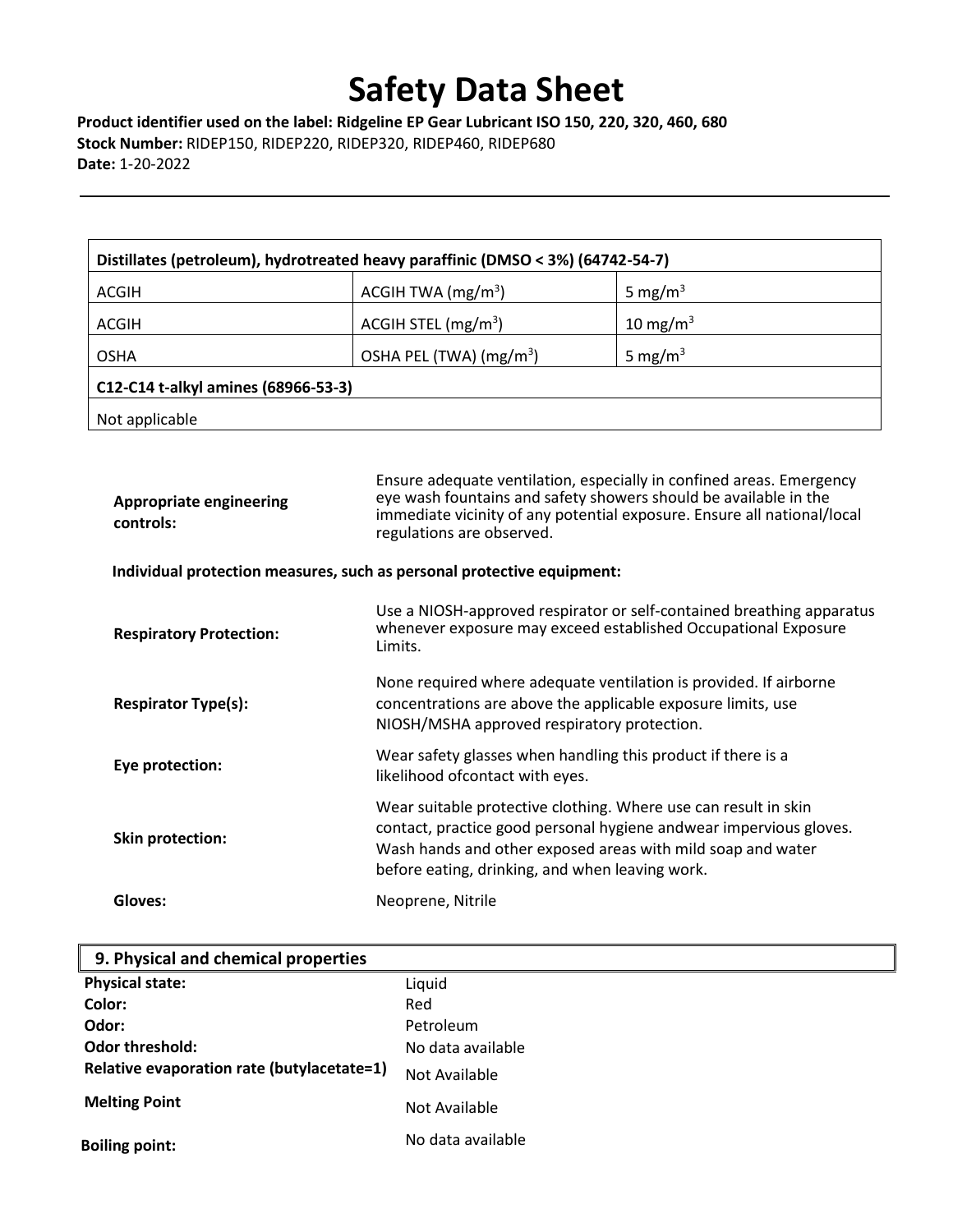**Product identifier used on the label: Ridgeline EP Gear Lubricant ISO 150, 220, 320, 460, 680 Stock Number:** RIDEP150, RIDEP220, RIDEP320, RIDEP460, RIDEP680 **Date:** 1-20-2022

| Flash point:                      | $>222^{\circ}$ C                      |
|-----------------------------------|---------------------------------------|
| <b>Auto-ignition temperature:</b> | No data available                     |
| Decomposition temperature         | No data available                     |
| Flammability (solid, gas):        | No data available                     |
| Vapor pressure:                   | No data available                     |
| Relative density at 20 °C:        | No data available                     |
| Solubility(ies):                  | No data available                     |
| Log Pow:                          | No data available                     |
| Log Know:                         | No data available                     |
| <b>Viscosity, kinematic:</b>      | $68 - 1000$ mm <sup>2</sup> /s @ 40°C |
| Viscosity, dynamic:               | No data available                     |
| <b>Explosive limits:</b>          | No data available                     |

| 10. Stability and reactivity         |                      |
|--------------------------------------|----------------------|
| <b>Reactivity:</b>                   | No dangerous rea     |
| <b>Chemical stability:</b>           | Stable under reco    |
| Deseibility of horoughing uppetions. | $I$ lazardaus nahumu |

 $\mathsf{L}$ 

**Reactions known. INIMICAL STABILITY:** Statemended handling and storage conditions. **Possibility of hazardous reactions:** Hazardous polymerization will not occur.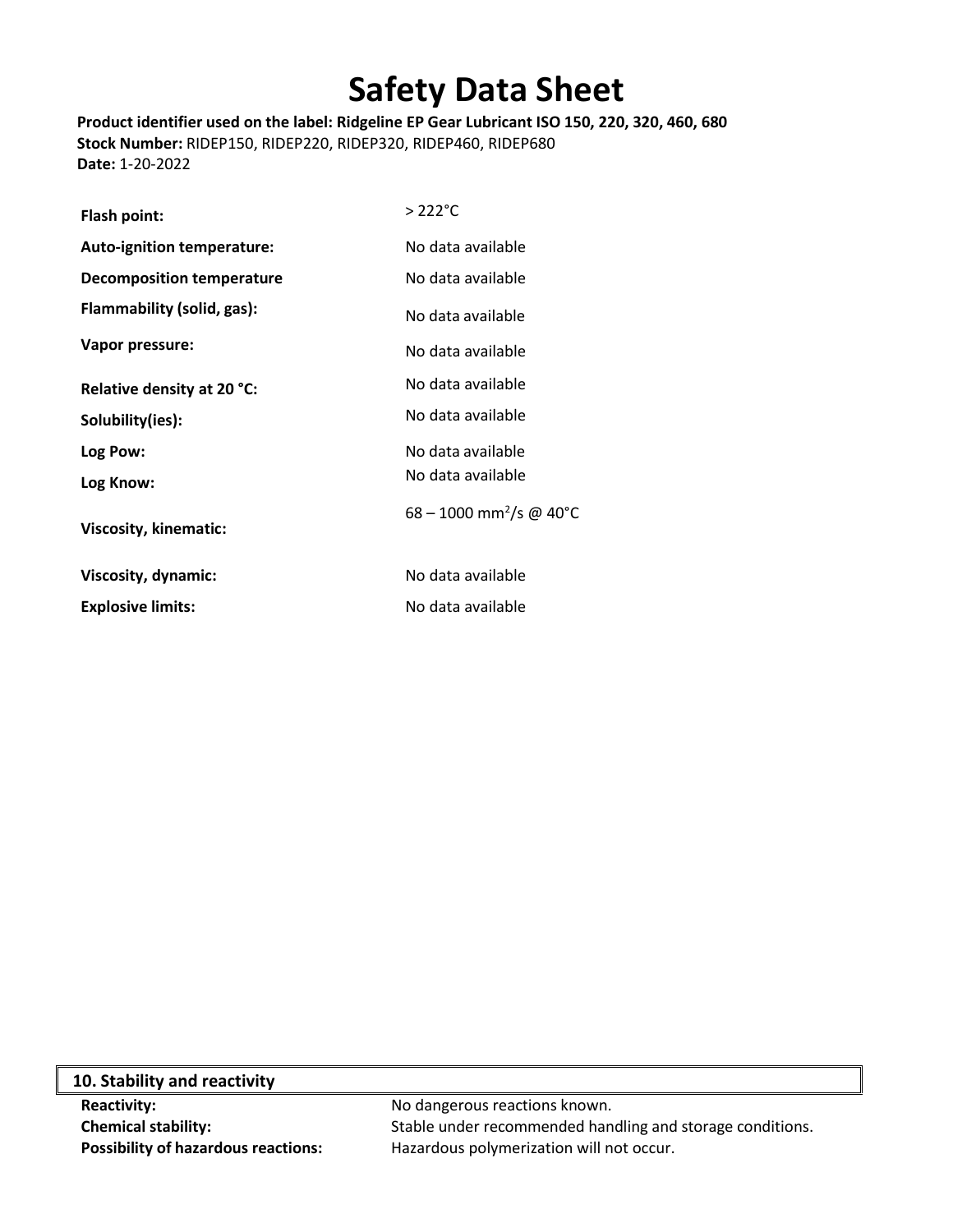**Product identifier used on the label: Ridgeline EP Gear Lubricant ISO 150, 220, 320, 460, 680 Stock Number:** RIDEP150, RIDEP220, RIDEP320, RIDEP460, RIDEP680 **Date:** 1-20-2022

| Conditions to avoid (e.g., staticdischarge, | Keep away from direct sunlight, heat, hot surfaces, open flames |
|---------------------------------------------|-----------------------------------------------------------------|
| shock, or vibration):                       | and other ignition sources. No smoking.                         |
| Incompatible materials:                     | Keep away from strong acids, strong bases and oxidizing agents. |
| <b>Hazardous decomposition products:</b>    | Thermal decomposition generates: carbon oxides (CO, CO2).       |
|                                             | Hydrocarbons.                                                   |

| 11. Toxicological information                                                       |                                                                                                                                                                                               |
|-------------------------------------------------------------------------------------|-----------------------------------------------------------------------------------------------------------------------------------------------------------------------------------------------|
| Information on the likely routes of                                                 | Description of the various toxicological (health) effects and the available data used to identify those effects:                                                                              |
| exposure (inhalation, ingestion, skin and<br>eye contact):                          | Skin contact, Inhalation, Ingestion, Eye contact                                                                                                                                              |
| Symptoms related to the physical,<br>chemical and toxicological<br>characteristics: | No data available                                                                                                                                                                             |
|                                                                                     | Delayed and immediate effects and also chronic effects from short- and long-term exposure:                                                                                                    |
| Ingestion:                                                                          | No hazard in normal industrial use. Estimated to be $>$ 5.0 g/kg.                                                                                                                             |
| <b>Skin Contact:</b>                                                                | This material is likely to be slightly irritating to skin based on animal<br>data. Can cause minor skin irritation, defatting, and dermatitis.                                                |
| Absorption:                                                                         | Estimated to be > 5.0 g/kg; practically non-toxic                                                                                                                                             |
| Inhalation:                                                                         | No hazard in normal industrial use. Likely to be practically non-toxic<br>based on animal data.                                                                                               |
| <b>Eye Contact:</b>                                                                 | The material is likely to be moderately irritating to eyes based on<br>animal data. Can cause moderate irritation, tearing and reddening,<br>but not likely to permanently injure eye tissue. |
| Sensitization:                                                                      | Non-hazardous under Respiratory Sensitization category. No data<br>available to indicate product or components may be a skin<br>sensitizer.                                                   |
| <b>Mutagenicity:</b>                                                                | No data available to indicate product or any components present at<br>greater than 0.1% is mutagenic or genotoxic.                                                                            |
| Carcinogenicity:                                                                    | Not expected to cause cancer.                                                                                                                                                                 |
| <b>Reproductive toxicity:</b>                                                       | Not known or reported to cause reproductive or developmental<br>toxicity.                                                                                                                     |
| <b>STOT-single exposure:</b>                                                        | Based on available data, the classification criteria are not met.                                                                                                                             |
| <b>STOTE-repeated exposure:</b>                                                     | Based on available data, the classification criteria are not met.                                                                                                                             |
| <b>Aspiration hazard:</b>                                                           |                                                                                                                                                                                               |

| Distillates (petroleum), hydrotreated heavy paraffinic (DMSO < 3%) (64742-54-7) |                |
|---------------------------------------------------------------------------------|----------------|
| LD50 oral rat                                                                   | >5000 mg/kg    |
| LD50 dermal rabbit                                                              | $>$ 2000 mg/kg |
| LC50 inhalation rat (mg/l)                                                      | >5.53 mg/l/4h  |

**Other information:** Based on available data, the classification criteria are not met.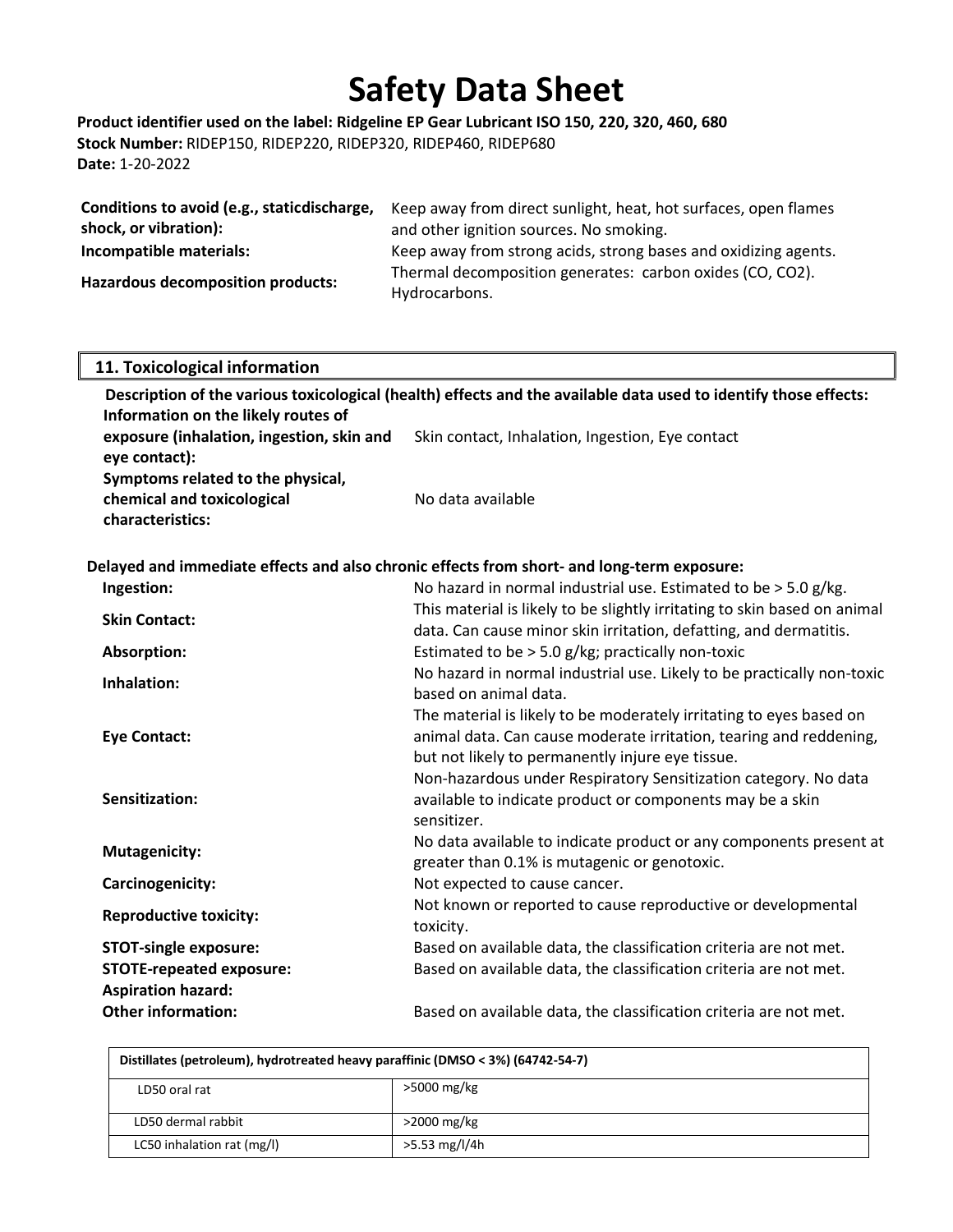**Product identifier used on the label: Ridgeline EP Gear Lubricant ISO 150, 220, 320, 460, 680 Stock Number:** RIDEP150, RIDEP220, RIDEP320, RIDEP460, RIDEP680 **Date:** 1-20-2022

| C12-C14 t-alkyl amines (68955-53-3) |                          |
|-------------------------------------|--------------------------|
| LD50 Oral Rat                       | $612 \text{ mg/kg}$      |
| <b>LD50 Dermal Rabbit</b>           | $251 \text{ mg/kg}$      |
| LC50 inhalation Rat (ppm)           | $157$ ppm/4h             |
| ATE US (oral)                       | 612 mg/kg bodyweight     |
| ATE US (dermal)                     | 251 mg/kg bodyweight     |
| ATE US (gases)                      | $157$ ppmv/4h            |
| ATE US (vapours)                    | $0.5 \,\mathrm{mg}/l/4h$ |
| C12-C14 t-alkyl amines (68955-53-3) |                          |
| ATE US (dust, mist)                 | $0.05$ mg/l/4h           |

| 12. Ecological information                                        |                       |  |
|-------------------------------------------------------------------|-----------------------|--|
| <b>Ecotoxicity (aquatic and terrestrial, where</b><br>available): | Toxic to aquatic life |  |
| Persistence and degradability:                                    | Not available         |  |
| <b>Bio accumulative potential:</b>                                | Not available         |  |
| <b>Mobility in soil:</b>                                          | Not available         |  |
|                                                                   |                       |  |

**Other adverse effects (such ashazardous to the ozone layer): therefore layer)**: **the ozone layer**):

| Distillates (petroleum), hydrotreated heavy paraffinic (DSMO < 3%) <64742-54-7) |  |  |
|---------------------------------------------------------------------------------|--|--|
|                                                                                 |  |  |
| $1000 \,\mathrm{mg/l}$                                                          |  |  |
| C12-C14 t-alkyl amines (68955-53-3)                                             |  |  |
|                                                                                 |  |  |
| 2.5 mg/l Calculated                                                             |  |  |
| 0.44 mg/l                                                                       |  |  |
| $0.078$ mg/l                                                                    |  |  |
| Persistence and degradability                                                   |  |  |
| Not established                                                                 |  |  |
| Not expected to bioaccumulate                                                   |  |  |
|                                                                                 |  |  |

| 13. Disposal Considerations                           |                                                                                                                                                |
|-------------------------------------------------------|------------------------------------------------------------------------------------------------------------------------------------------------|
| <b>Product/Packaging disposal</b><br>recommendations: | Dispose of contents/container to appropriate waste disposal facility, in<br>accordance with local/regional/national/international regulations. |
| Ecology - waste materials:                            | Avoid release to the environment                                                                                                               |
|                                                       |                                                                                                                                                |
|                                                       |                                                                                                                                                |
| 14. Transport Information                             |                                                                                                                                                |
| In Accordance with DOT                                | Not regulated for transport                                                                                                                    |
| In Accordance with IMDG                               | Not regulated for transport                                                                                                                    |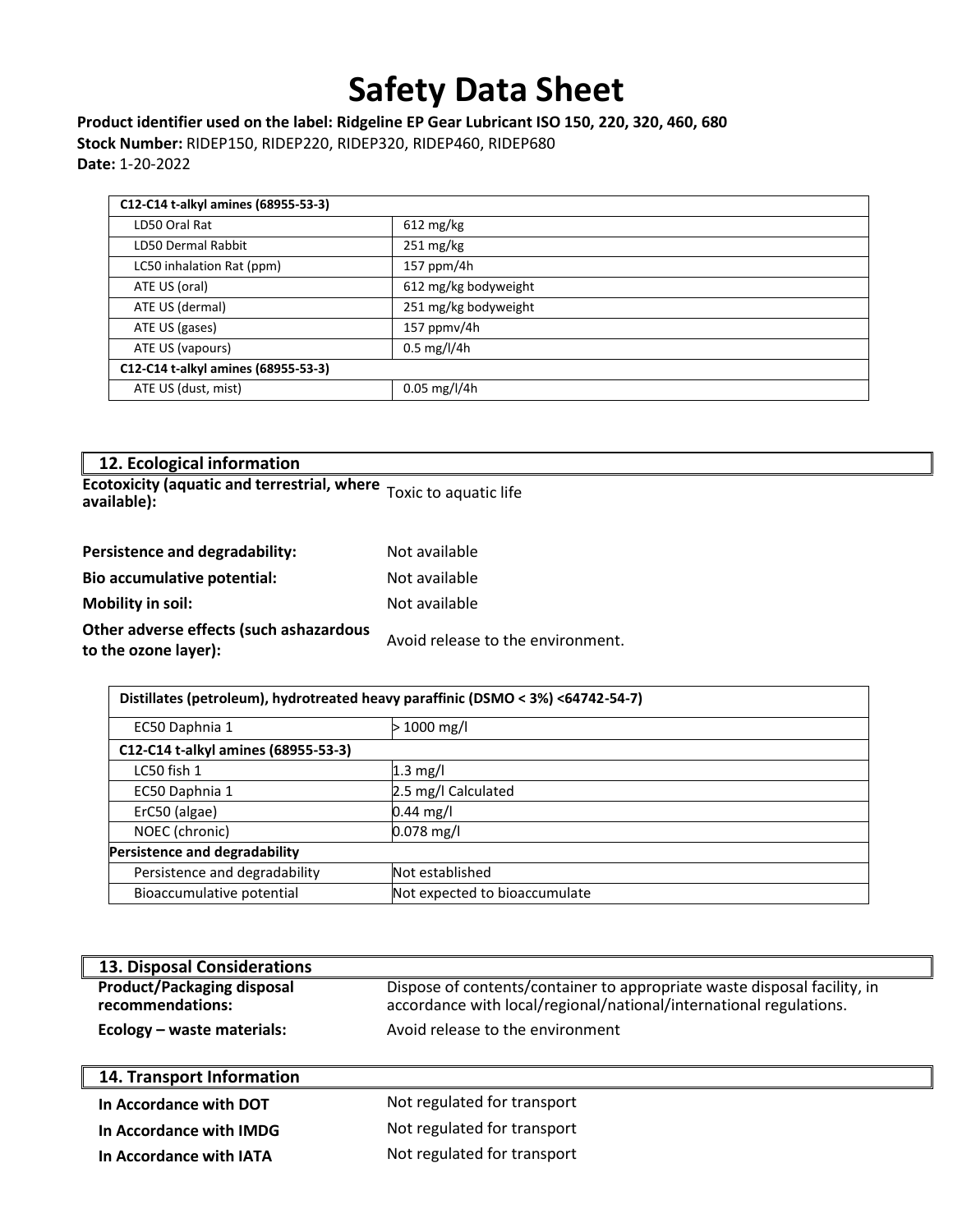**Product identifier used on the label: Ridgeline EP Gear Lubricant ISO 150, 220, 320, 460, 680 Stock Number:** RIDEP150, RIDEP220, RIDEP320, RIDEP460, RIDEP680 **Date:** 1-20-2022

| In Accordance with TDG | Not regulated for transport |
|------------------------|-----------------------------|
|------------------------|-----------------------------|

#### **15. Regulatory Information**

#### **U.S. Federal regulations**

All components of this product are listed, or excluded from listing, on the United States Environmental Protection Agency Toxic Substances Control Act (TSCA) inventory

Chemical(s) subject to the reporting requirements of Section 313 or Title III of the Superfund Amendments and Reauthorization Act (SARA) of 1986 and 40 CFR Part 372

| Propylene oxide | CAS-No 75-56-9  | 0.00015%              |
|-----------------|-----------------|-----------------------|
| Vinyl acetate   | CAS-No 108-05-4 | $0.00009 - 0.00018\%$ |

#### **U.S. State regulations**

| <b>Eth</b>                                                                    | U.S. - Massachusetts - Right To Know List                                                |
|-------------------------------------------------------------------------------|------------------------------------------------------------------------------------------|
|                                                                               | U.S. - New Jersey - Right to Know Hazardous Substance List                               |
|                                                                               | U.S. - Pennsylvania - RTK (Right to Know) List                                           |
| <b>Canada regulations</b>                                                     |                                                                                          |
| <b>WHMIS Classification</b>                                                   | Not Classified                                                                           |
| Phosphorodithioic acid, O,O-di-C1-14-<br>alkylesters, zinc salts (68469-42-3) | Listed on the Canadian DSL (Domestic Substances List)                                    |
| <b>WHMIS Classification</b>                                                   | Class D Division 2 Subdivision B - Toxic material causing other toxic effects            |
|                                                                               | Listed on the Canadian DSL (Domestic Substances List)                                    |
| Paraffin Oils (8012-95-1)                                                     | Listed on the Canadian IDL (Ingredient Disclosure List)                                  |
| <b>IDL Concentration 1%</b>                                                   |                                                                                          |
| <b>WHMIS Classification</b>                                                   | Class D Division 2 Subdivision $A - V$ ery toxic material causing other toxic<br>effects |
| Petroleum distiallates, solvent dewaxed<br>$(64742 - 54 - 7)$                 | Listed on the Canadian DSL (Domestic Substances List)                                    |
| <b>WHMIS Classification</b>                                                   | Uncontrolled product according to WHMIS classification criteria                          |

| 16. Other Information, including date of revision or last preparation |                                                                                |
|-----------------------------------------------------------------------|--------------------------------------------------------------------------------|
| <b>Revision Date:</b>                                                 | 1-21-2022                                                                      |
| <b>References:</b>                                                    | No data available                                                              |
| Other Info:                                                           | No data available                                                              |
| Disclaimer:                                                           | This safety data sheet and the information it contains is<br>offered to you in |
|                                                                       | good faith as accurate. We have reviewed any                                   |
|                                                                       | information contained inthe data sheet which we have                           |
|                                                                       | received from outside sources and we believe the                               |